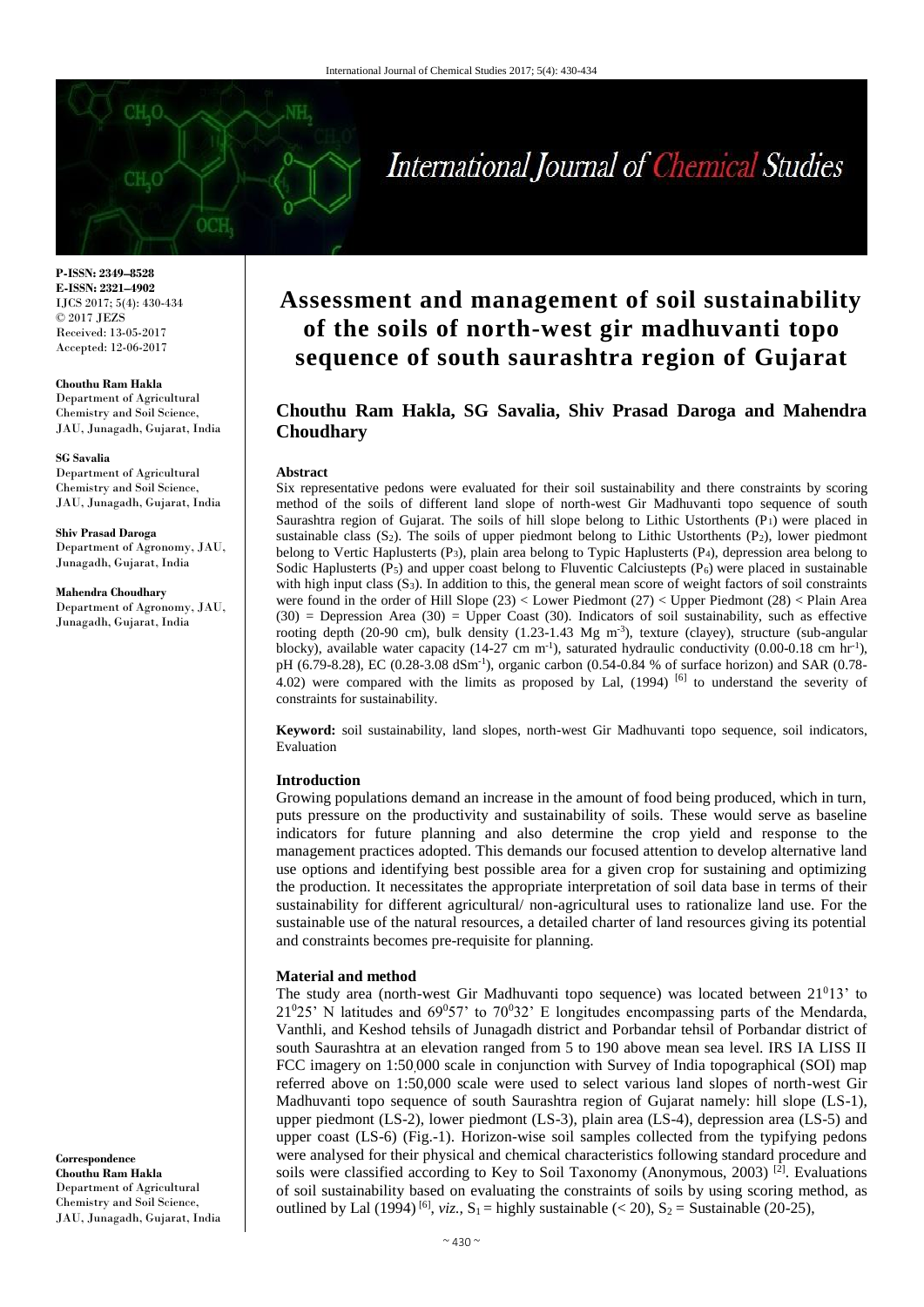$S_3$  = Sustainable with high input (25-30),  $S_4$  = Sustainable with alternate land use (30-40) and  $S_5 =$  Unsustainable (> 40) (Table 1).

## **Result and discussion**

## **Indicators for soil sustainability**

Attributes of soil quality assessment have been outlined and described by USDA (1992)<sup>[13]</sup>, Acton (1993)<sup>[1]</sup> and (Lal, 1994)<sup>[6]</sup>. The indicators observed based on morphological and laboratory studies of different land slopes of north-west Gir Madhuvanti topo sequence of south Saurashtra are presented in Table 2 and 3 with weighting score factors (Scoring).

## **(A) Effective rooting depth**

Severe limitation of effective rooting depth observed in pedon  $P_1$  and  $P_2$  at hill slope and upper piedmont of north-west Gir Madhuvanti topo sequence as a result of petro calcic substratum and compacted basaltic material. The moderate limitation of effective rooting depth observed in pedon  $P_3$ ,  $P_4$ and  $P_5$  and slight limitation  $P_6$ . A fact also corroborated by the findings of Sharma (2000)<sup>[10]</sup>, Savalia (2005)<sup>[8]</sup>, Patel (2010) [7] and Gandhi  $(2013)$ <sup>[4]</sup>.

#### **(B) Bulk density**

The bulk density of soil is responsible for compaction, root growth and transpiration of water. The bulk density observed in the range between  $1.23$  and  $1.43$  Mg m<sup>-3</sup>. Moderate limitation of bulk density was observed in pedon  $P_4$  and  $P_5$ . The soils of the pedon  $P_1$ ,  $P_2$  and  $P_3$  observed slight limitation and severe limitation of bulk density was observed in pedon  $P_6$  (Savalia, 2005, Patel, 2010 and Gandhi, 2013)<sup>[8, 7, 4]</sup>.

#### **(C) Texture**

Clay (c) texture in pedon  $P_3$ ,  $P_4$  and  $P_5$  posed extreme limitation for permeability of soil. The clay loam texture was observed only in pedon P<sup>2</sup> posed moderate limitation, whereas silty clay loam (sicl) texture was observed only in pedon  $P_6$ posed slight limitation for permeability. But the loam (l) texture was found in pedon  $P_1$  posed no limitation for permeability of soil (Savalia, 2005, Patel, 2010 and Gandhi, 2013) [8, 7, 4] .

#### **(D) Structure**

In general, the soil structure for all the soils were sub-angular blocky in surface and sub-surfaces offering slight limitation in their workability (Savalia, 2005, Patel, 2010 and Gandhi, 2013) [8, 7, 4] .

#### **(E) Available water capacity**

The moderate degree of limitation was noted in pedon  $P_1$ ,  $P_2$ and P4 with respect to AWC, whereas slight limitation observed in pedon  $P_3$ ,  $P_5$  and  $P_6$ . (Singh *et al*, 2008 and Savalia, 2005)<sup>[12, 8]</sup>

#### **(F) Saturated hydraulic conductivity (Sat. H. C.)**

The soils of pedon  $P_4$  have severe limitation, whereas  $P_5$  and P<sup>6</sup> have extreme limitation with respect to very slow hydraulic conductivity due to high smectite dominant minerals near the sea coast. In pedons  $P_1$ ,  $P_2$  and  $P_3$  the problem was moderate (Savalia, 2005, Patel, 2010 and Gandhi, 2013)<sup>[8, 7, 4]</sup>.

#### **(G) pH**

Extreme limitation recorded in pedon  $P_5$  and  $P_6$  with respect to pH. Severe limitation observed in pedon  $P_2$ ,  $P_3$  and  $P_4$ , while no limitation was found in Pedon  $P_1$  due to hill slope area. High pH affects nutrient transformation, nutrient absorption as well as nutrient fixation and thus, become a limiting factor. The nutrient dynamics in the soil is affected through the imbalance in nutrient availability, which ultimately results in drastic reduction in soil productivity (Savalia, 2005) [8] .

#### **(H) EC**

The soils of pedon  $P_6$  have slight limitation with respect to EC, whereas pedon  $P_1$  to  $P_5$  have no limitations (Savalia, 2005; Patel, 2010 and Gandhi, 2013)<sup>[8, 7, 4]</sup>.

#### **(I) Organic carbon**

The soils pedon  $P_1$ ,  $P_2$ ,  $P_3$ ,  $P_4$ ,  $P_5$  and  $P_6$  showed severe limitation on account of organic carbon content under situation of semi-arid (dry) condition. This indicates, low fertility status on the soils (Lal, 1994; DNRM, 2000; Sharma, 2000; Savalia, 2005; Patel, 2010 and Gandhi, 2013) [6, 3, 10, 8, 7, 4] . Problems of physical limitations of soils are generally related to reduction in organic carbon content (DNRM, 2000)<sup>[3]</sup>.

#### **(J) SAR**

The SAR values observed  $< 10$  in all the soils examined, thus gives an impression that the soils could be categorized with nolimitation (Savalia, 2005, Patel, 2010and Gandhi, 2013)<sup>[8,7,4]</sup>.

## **Evaluation and management of soil sustainability**

## **Hill slope**

The soils of pedon  $P_1$  (Karsangadh) were in sustainable class  $(S_2)$  on account of extreme limitations in depth, severe limitation in organic carbon and moderate limitations like AWC and saturated hydraulic conductivity (Table - 3). These findings are corroborated with finding the Savalia *et al*.  $(2009)^{9}$ , Patel  $(2010)^{7}$  and Gandhi  $(2013)^{[4]}$ .

#### **Management**

Soil conservation measures like graded narrow base terrace bunds or trenches and contour bunding should be adopted (Savalia *et al*., 2009) [9] .

## **Upper piedmont**

The soils of pedon  $P_2$  (Malanka) were sustainable with high input  $(S_3)$  on account of extreme limitations in depth, severe limitations like poor soil fertility (low O.C) and pH, moderate limitations like saturated hydraulic conductivity, AWC and texture (Table - 3).

#### **Management**

Agronomic practices of primary tillage, adequate plant population and following moisture conservation practices, use of drought tolerant crops and varieties, drip irrigation, Use of organic manures along with inorganic fertilizers should be adopted, Graded narrow base terrace bunds or trenches are recommended to increase soil depth/rooting volume, conservation tillage and forage-based crop rotations which reduce erosion and allow soil forming factors to maintain and rehabilitate top soil.

#### **Lower piedmont**

The soils of pedon  $P_3$  (Mendarda) were sustainable with high input  $(S_3)$  on account of extreme limitations in this area like texture, severe limitation like poor soil fertility (low O.C) and pH and moderate limitations like, soil depth and saturated hydraulic conductivity (Table - 3).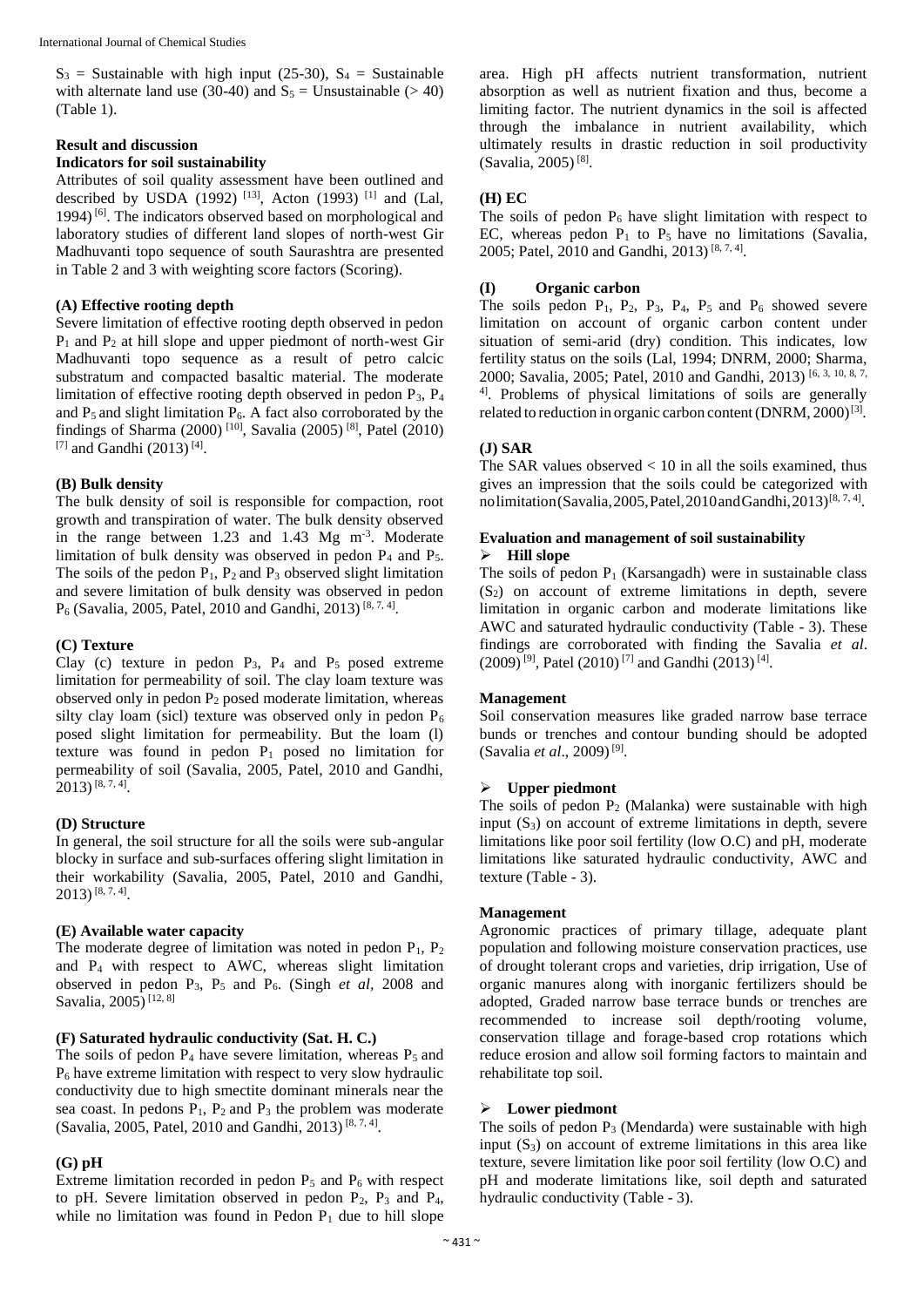International Journal of Chemical Studies

#### **Management**

For increase soil organic matter, zero or minimum tillage, legume based and other crop rotation, cover crops and forage crops should be practiced, use of organic manures along with balanced fertilizers should be adopted, provision of drainage whenever required. Frequent inter culturing operations, use of recycling and organic waste should be adopted, application of weathered materials, gypsum and sand in furrow are found to be effective.

## **Plain area**

The soils of pedons  $P_4$  (Tinmus) were sustainable with high input  $(S_3)$  on account of extreme limitations in plain area like texture, severe limitations like low saturated hydraulic conductivity, high pH, and poor soil fertility (low O.C.) and moderate limitations like bulk density, AWC and soil depth (Table - 3). These finding are in conformity with the finding of Savalia *et al*. (2009)<sup>[9]</sup>, Patel (2010)<sup>[7]</sup> and Gandhi (2013)<sup>[4]</sup>.

## **Management**

Agronomic practices such as soil deep ploughing, special planting practices and irrigation management, mulching and rain water leaching and adoption of salt tolerant cultivars. For increasing organic matter, continuous cropping with well ranged crops, reduce, zero or minimum tillage, legume based and other crop rotations, cover crops and forage. Frequent inter culturing operations, constant monitoring of soils should be done while using saline waters for irrigation purpose. In saline soils, the entire root zone requires to be flushed for which availability of good quality water is essential.

## **Depression area**

The soils of pedon  $P_5$  (Akhodar) were sustainable with high input  $(S_3)$  on account of extreme limitations in depression area like very low saturated hydraulic conductivity, texture, severe limitations like high pH, poor soil fertility (low O.C.) and moderate limitations like bulk density and soil depth (Table - 3). These finding are in conformity with the finding of Savalia *et al*. (2009) [9] .

#### **Management**

Agronomic practices such as chiseling deep ploughing, special planting practices, irrigation management, mulching, rain water leaching and adoption of salt tolerant cultivars. For increasing organic matter, continuous cropping with well

ranged crops, reduce, zero or minimum tillage, legume based and other crop rotations, cover crops and forage. Frequent inter culturing operations, application of *tanch* (murrum), gypsum and sand in furrow found effective. Gypsum, weathered material and sand in furrow should be applied to improve soil aeration. Constant monitoring of soils should be done while using saline waters for irrigation purpose. In saline soils, the entire root zone requires to be flushed for which availability of good quality water is essential, proper subsurface drainage need to be ascertained. Lateral ditches can serve to drain the soils of excessive salts. For severely degraded soils, xerophytes, halophytic trees, shrubs and grasses should be grown (Giri *et al.*, 1999)<sup>[5]</sup>.

#### **Upper coast**

The soils of pedons  $P_6$  (Madhavpur) were sustainable with high input class  $(S_3)$  on account of extreme limitations in area like very low saturated hydraulic conductivity and high pH, severe limitations like poor soil fertility (low O.C.) and high bulk density and moderate limitation like soil depth (Table - 3). These finding are in conformity with the finding of Savalia *et al*. (2009) [9] .

### **Management**

Agronomic practices such as chiseling deep ploughing, changing the land configuration by special planting practices, irrigation management, mulching, rain water leaching and adoption of salt tolerant cultivars. For increasing organic matter, continuous cropping with well ranged crops, reduces, zero or minimum tillage, legume based and other crop rotations, cover crops and forage should be adopted. Frequent inter culturing operations, application of *tanch* (murrum), gypsum and sand in furrow found effective. Gypsum, weathered material and sand in furrow should be applied to improve soil aeration. Constant monitoring of soils should be done while using saline waters for irrigation purpose. In saline soils, the entire root zone requires to be flushed for which availability of good quality water is essential. Proper subsurface drainage need to be ascertained. Lateral ditches can serve to drain the soils of excessive salts. For severely degraded soils, xerophytic, halophytic trees, shrubs and grasses should be grown. *Acacia catchu, Azadirachta indica, Casuarina equisetifotia, Cynadon dactyton, Eucalyptus spp., Propsopis juliflora, Phoenix sylverstris, Rhizophora mucronata* should be grown (Giri *et al.*, 1999)<sup>[5]</sup>.



**Fig 1:** Site of pedons of north-west Gir Madhuvanti toposequence in South Saurashtra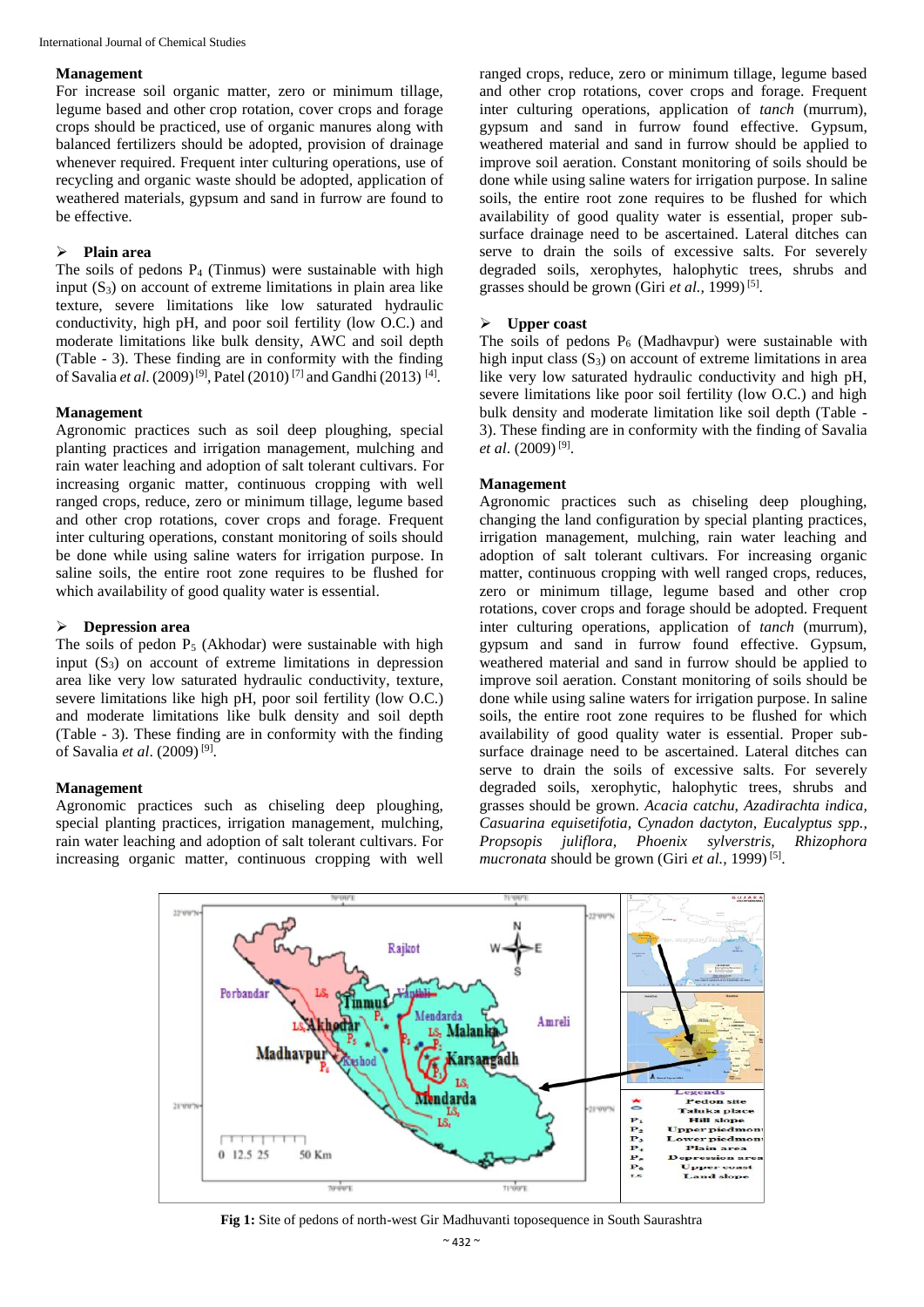**Table 1:** Critical levels of key indicators for soil constraints evaluation and soil sustainability according to Lal (1994)

| <b>Limitations</b> | Weigh-<br>ting<br>factors | <b>Effective</b><br>rooting depths<br>(cm) | <b>Bulk</b><br>density<br>(Mg/m <sup>3</sup> ) | Consistency               | Texture                             | <b>Available</b><br>water<br>capacity<br>$\text{(cm/m)}$ | <b>Structure</b>                         | Sat. hydraulic<br>conductive-ity<br>$(cm hr-1)$ | рH          | $ EC(dSm^{-1}) $ Org. C. | (%)               |             | <b>ESPSAR</b>     |
|--------------------|---------------------------|--------------------------------------------|------------------------------------------------|---------------------------|-------------------------------------|----------------------------------------------------------|------------------------------------------|-------------------------------------------------|-------------|--------------------------|-------------------|-------------|-------------------|
| None               |                           | >150                                       | < 1.2                                          | Loose                     | Loam                                | >30                                                      | Strong sub<br>angular blocky to<br>crumb | > 2.0                                           | $6.0 - 7.0$ | $\lt$ 3                  | $5-10$            |             | < 15 < 10         |
| Slight             | $\overline{2}$            | 100-150                                    | $1.2 - 1.3$                                    | Very friable              | Silt-loam, silt,<br>silty clay loam | $20 - 30$                                                | Sub angular<br>blocky                    | $0.2 - 2.0$                                     | $7.0 - 7.4$ | $3 - 5$                  | $3 - 5$           | 30          | $15 - 10 -$<br>12 |
| Moderate           | 3                         | 50-100                                     | $1.3 - 1.4$                                    | Friable                   | Clay loam,<br>sandy loam            | $8-20$                                                   | Moderate sub<br>angular blocky           | $0.02 - 0.2$                                    | $7.4 - 7.8$ | $5 - 7$                  | $1 - 3$           | $30-$<br>50 | $12 -$<br>15      |
| Severe             | 4                         | $25 - 50$                                  | $1.4 - 1.5$                                    | Hard                      | Silty clay,<br>loamy sand           | $2 - 8$                                                  | Weak sub<br>angular blocky               | $0.002 - 0.02$                                  | $7.8 - 8.2$ | $7-10$                   | $0.5 - 1.0$       | $50-$<br>70 | $15 -$<br>20      |
| Extreme            | 5                         | < 25                                       | >1.5                                           | Hard to<br>extremely hard | Clay, sand                          | $\lt 2$                                                  | Massive or single<br>grain               | ${}_{< 0.002}$                                  | > 8.2       | >10                      | $< 0.5$ > 70 > 20 |             |                   |

**Table 2:** Soil sustainability indicators and constraints analysis of the soils of north-west Gir Madhuvanti toposequence of south Saurashtra

| Sr. No.        |                                      | Pedon of north-west Gir Madhuvanti toposequence |                |           |           |           |                  |  |  |
|----------------|--------------------------------------|-------------------------------------------------|----------------|-----------|-----------|-----------|------------------|--|--|
|                | <b>Properties</b>                    | $P_1$                                           | P <sub>2</sub> | $P_3$     | $P_4$     | $P_5$     | $P_6$            |  |  |
|                | $\mathcal{L}$                        | 3                                               | 4              | 5         | 6         | 7         | 8                |  |  |
|                | Effective rooting depth (cm)         | 20(5)                                           | 20(5)          | 54(3)     | 74(3)     | 87(3)     | 90(3)            |  |  |
| $\mathfrak{D}$ | B.D. $(Mg \, m^{-3})$                | 1.23(2)                                         | 1.28(2)        | 1.24(2)   | 1.33(3)   | 1.34(3)   | 1.43(4)          |  |  |
| 3              | Texture                              | 1(1)                                            | cl $(3)$       | c(5)      | c(5)      | c(5)      | $\text{sicl}(2)$ |  |  |
| 4              | Structure                            | sbk(2)                                          | sb $k(2)$      | sb $k(2)$ | sb $k(2)$ | sb $k(2)$ | sb $k(2)$        |  |  |
| 5              | $AWC/profile (cm m-1)$               | 14(3)                                           | 16(3)          | 27(2)     | 19(3)     | 21(2)     | 22(2)            |  |  |
| 6              | Sat. H.C. $(cm hr-1)$                | 0.18(3)                                         | 0.08(3)        | 0.12(3)   | 0.01(4)   | 0.00(5)   | 0.00(5)          |  |  |
| 7              | pH(1:2.5)                            | 6.79(1)                                         | 7.90(4)        | 8.04(4)   | 8.13(4)   | 8.20(4)   | 8.28(5)          |  |  |
| 8              | $EC$ (dSm <sup>-1</sup> )            | 0.28(1)                                         | 0.35(1)        | 0.91(1)   | 1.66(1)   | 2.17(1)   | 3.08(2)          |  |  |
| 9              | Organic carbon (%) (surface horizon) | 0.84(4)                                         | 0.81(4)        | 0.72(4)   | 0.69(4)   | 0.60(4)   | 0.54(4)          |  |  |
| 10             | <b>SAR</b>                           | 0.78(1)                                         | 0.85(1)        | 2.35(1)   | 3.39(1)   | 3.59(1)   | 4.02(1)          |  |  |
|                | Total                                | 23                                              | 28             | 27        | 30        | 30        | 30               |  |  |
|                | Sustainability                       | S <sub>2</sub>                                  | $S_3$          | $S_3$     | $S_3$     | $S_3$     | $S_3$            |  |  |

sbk: Sub-angular blocky figure, figures in parenthesis indicates weighting factors.

1= None 2=Slight 3= Moderate 4= Severe 5=Extreme

c- Clay, l- Loam, sicl- Silty clay loam, cl- Clay loam, Sat. H.C. = Saturated Hydraulic Conductivity,

S<sub>1</sub>- Highly sustainable (< 20), S<sub>2</sub>-Sustainable (20-25), S<sub>3</sub>- Sustainable with high input (25-30), S<sub>4</sub>- Sustainable with alternate land use (30-40)

**Table 3:** Soil constraints summation of weighting factors for relevant properties of the soils of north-west Gir Madhuvanti toposequence of south Saurashtra

| Pedon /<br>toposequence                                                                                                            | Extreme $(5)$<br>Severe $(4)$ |                                  | Moderate (3)               | Slight $(2)$                   | None $(1)$                     | Soil sustainability<br>class |  |  |  |  |
|------------------------------------------------------------------------------------------------------------------------------------|-------------------------------|----------------------------------|----------------------------|--------------------------------|--------------------------------|------------------------------|--|--|--|--|
|                                                                                                                                    | $\mathfrak{D}$                | 3                                | 4                          | 5.                             | 6                              |                              |  |  |  |  |
| Pedon-1 Hill slope (Karsangadh), MSL : 190 m, 21 <sup>0</sup> 13' N latitudes, 70 <sup>0</sup> 32' E longitude, Lithic Ustorthents |                               |                                  |                            |                                |                                |                              |  |  |  |  |
| $P_1$                                                                                                                              | Depth                         | Organic carbon                   | AWC, Sat. H.C.             | B.D., Structure                | Texture, pH, EC,<br><b>SAR</b> | $S_2(23)$                    |  |  |  |  |
| Pedon-2 Upper piedmont (Malanka), MSL :155 m, $21^016'$ N latitudes, $70^029'$ E longitude, Lithic Ustorthents                     |                               |                                  |                            |                                |                                |                              |  |  |  |  |
| P <sub>2</sub>                                                                                                                     | Depth                         | pH, Organic carbon               | Texture, AWC, Sat.<br>H.C. | B.D., Structure                | EC, SAR                        | $S_3(28)$                    |  |  |  |  |
| Pedon-3 Lower piedmont (Mendarda), MSL: 92 m, 21 <sup>0</sup> 18' N latitudes, 70 <sup>0</sup> 25' E longitude, Vertic Haplusterts |                               |                                  |                            |                                |                                |                              |  |  |  |  |
| $P_3$                                                                                                                              | Texture                       | pH, Organic carbon               | Depth, Sat. H.C.           | B.D., AWC, Structure           | EC, SAR                        | $S_3(27)$                    |  |  |  |  |
| Pedon-4 Plain area (Tinmus), MSL : 27 m, 21 <sup>0</sup> 25' N latitudes, 70 <sup>0</sup> 15' E longitude, Typic Haplusterts       |                               |                                  |                            |                                |                                |                              |  |  |  |  |
| $P_4$                                                                                                                              | Texture                       | Sat. H.C., pH, Organic<br>carbon | Depth, B.D., AWC           | Structure                      | EC, SAR                        | $S_3(30)$                    |  |  |  |  |
| Pedon-5 Depression area (Akhodar), MSL : 13 m, 21 <sup>0</sup> 19' N latitudes, 70 <sup>0</sup> 08' E longitude, Sodic Haplusterts |                               |                                  |                            |                                |                                |                              |  |  |  |  |
| $P_5$                                                                                                                              | Sat. H.C.,<br>Texture         | Organic carbon, pH               | B.D., Depth                | Structure, AWC                 | EC, SAR                        | $S_3(30)$                    |  |  |  |  |
| Pedon-6 Upper coast (Madhavpur), MSL : 5 m, $21^016$ N latitudes, $69^057$ E longitude, Fluventic Calciustepts                     |                               |                                  |                            |                                |                                |                              |  |  |  |  |
| P <sub>6</sub>                                                                                                                     | Sat. H.C., $pH$               | B.D., Organic carbon             | Depth                      | Texture, AWC,<br>Structure, EC | <b>SAR</b>                     | $S_3(30)$                    |  |  |  |  |

S<sub>1</sub>- Highly sustainable (<20), S<sub>2</sub>-Sustainable (20-25), S<sub>3</sub>- Sustainable with high input (25-30), S<sub>4</sub>- Sustainable with alternate land use (30-40) Sat. H.C. = Saturated Hydraulic Conductivity, SAR = Sodium Adsorption Ratio, AWC = Available Water Capacity

#### **Conclusion**

It may be summarized that in general soils of different land slope of north-west Gir Madhuvanti toposequence of south Saurashtra region of Gujarat are sustainable with high input class  $(S_3)$  (Weighted factors - 28) on account of major soil limitations like poor soil fertility (low O.C.), high pH as well as bulk density, low saturated hydraulic conductivity as well as restricted soil depth and fine texture. The management strategies of the soils of different land slopes, therefore, should be in accordance to the constraints and should be economically viable like as tillage, moisture conservation practices, tolerant crops and varieties, drip irrigation, organic